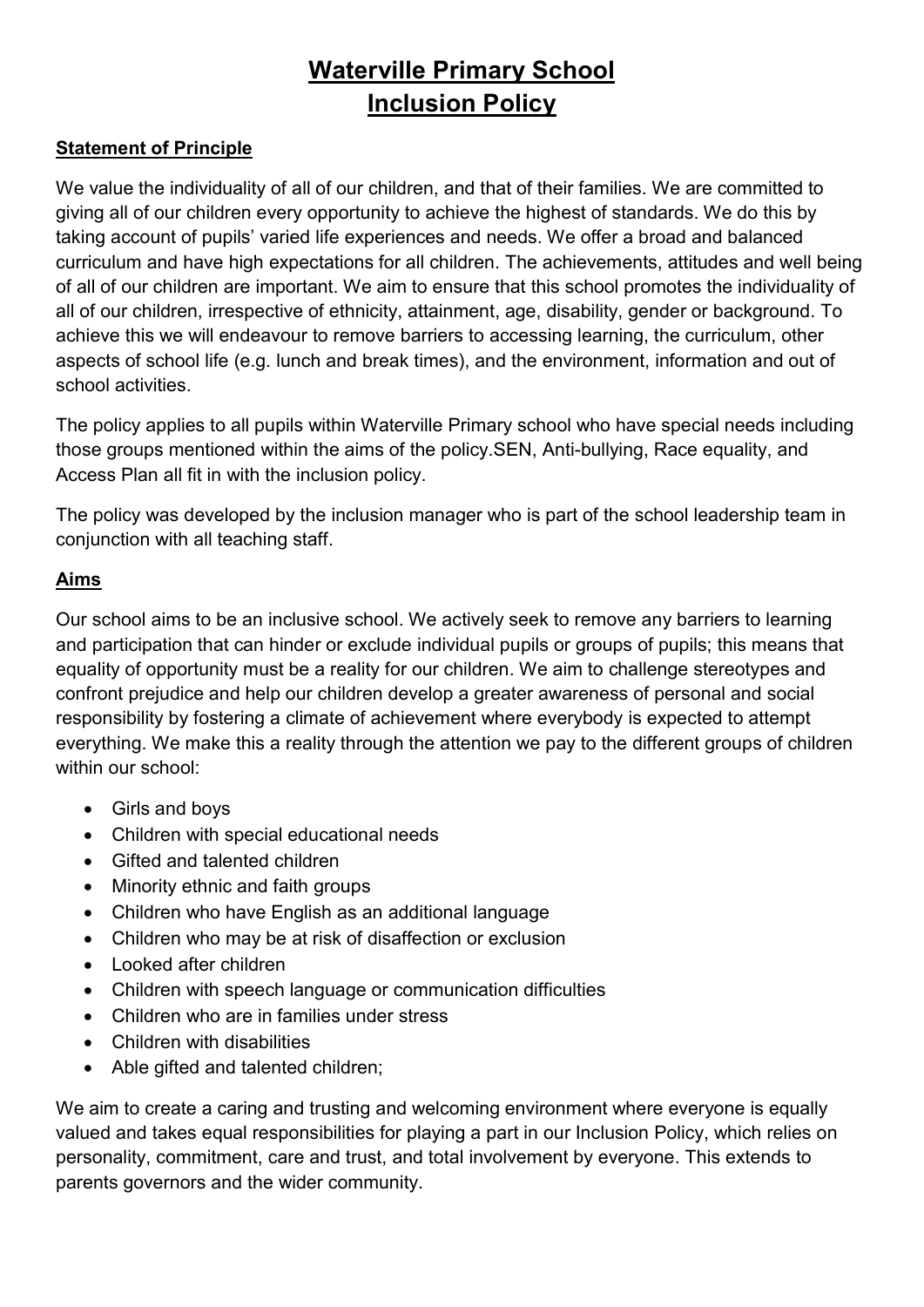We aim to provide child centred education for life in the wider world beyond school and emphasise skills that are needed to survive and live a happy life within society, by providing our pupils with a sense of self worth and social inclusion.

# **Objectives**

- To ensure that the special Educational needs and Disability Act (2001) and the Green Paper (2011) are implemented across the school.
- To ensure equality of opportunity for and to eliminate prejudice and discrimination against, children with special educational needs.
- To continually monitor the progress of all pupils, to identify needs as they arise and to provide support as early as possible.
- To provide full access to the curriculum through differentiated planning
- To provide specific input, matched to individual needs for those children at school action, school action plus and AEN or statement levels of intervention.
- To ensure that children with SEN are perceived positively by all members of the school and community and that inclusive provision is positively valued by staff and parents/carers
- To involve parents/carers at every stage in plans to meet their child's needs.
- Where possible, to involve the children themselves when planning their provision.
- To achieve educational inclusion by constantly reviewing what we do and assessing such things as differences in achievement of different groups, the effectiveness of setting achievements of children with special educational needs, use of support staff and different gender or racial groups. These reviews are used to set achievable goals, and the children are fully aware of these goals and the steps needed to achieve them-by the use of marking to targets and learning objectives.

# Roles and responsibilities

At Waterville Primary School, all staff have a responsibility to promote inclusion.

- It is important that all children are treated fairly, achieve their full potential and have an opportunity to learn effectively without interference or disruption.
- All children have a right to individual help and respect from their teachers and other staff.
- All children should have access to all aspects of the curriculum at their level.
- The well being of all children is fostered, and children are given extra support when experiencing difficulties.
- All children should feel secure and know that their contributions are valued:
- They are encouraged to appreciate and value the differences they see in others.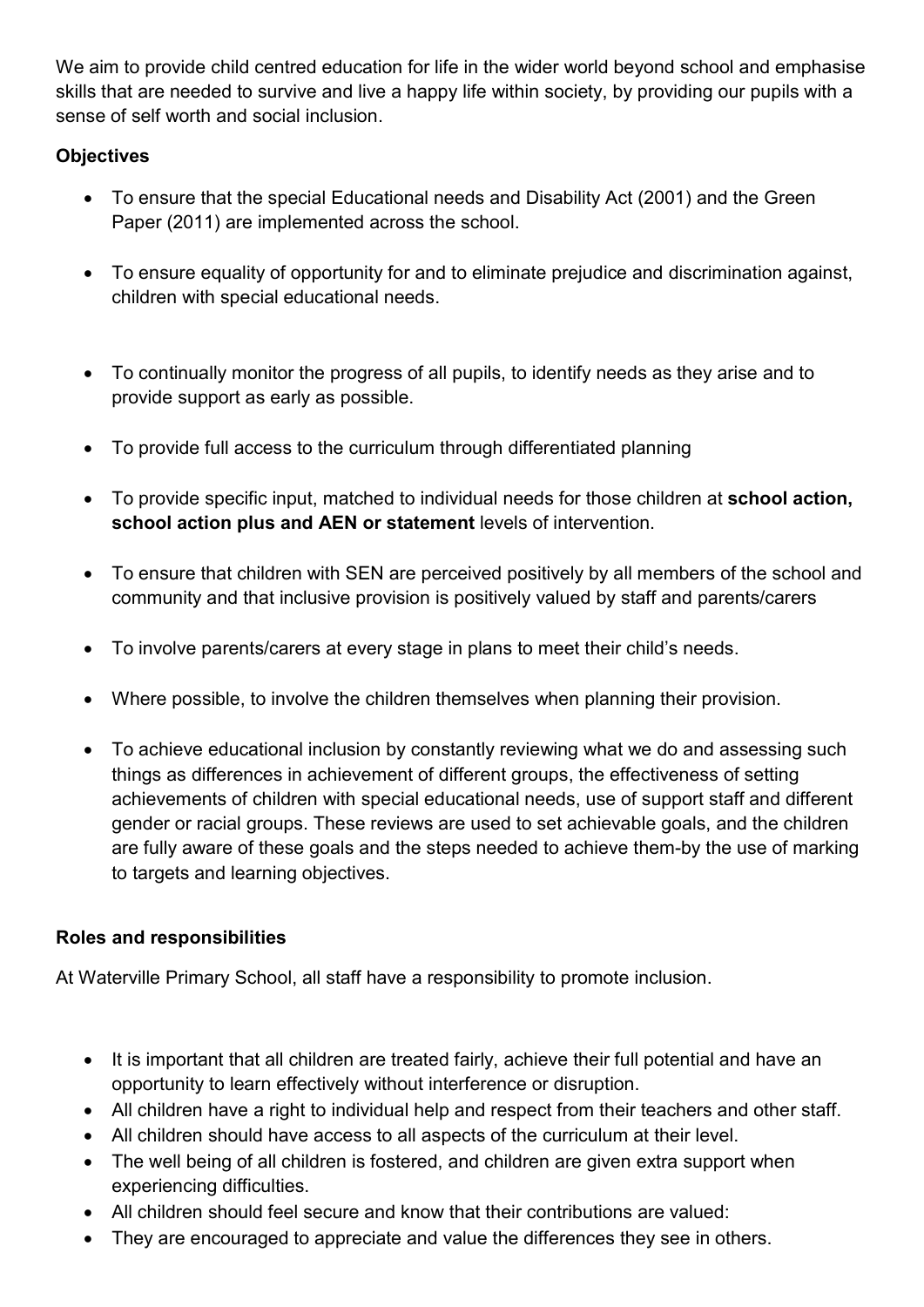- They are encouraged to take responsibility for their own actions.
- Children are taught in groupings that allow them all to experience success.
- Teachers use materials that reflect a range of social and cultural backgrounds; without stereotyping.
- All children have a common curriculum experience that allows for a range of different learning styles.
- All children have challenging targets that enable them to succeed.
- All children are encouraged to participate fully, regardless of disabilities or medical needs.

#### Admissions Policy

All applications for places at our school are treated fairly. No child is refused a place in the school because of their special need, disability, race, gender or background.

We value the importance of effective induction procedures with pre school visits, parents meetings and review of previous records. Before a child starts school, the Foundation 1 teacher makes home visits. If the school is aware of special needs before a child starts school, we will endeavour to liaise with parents and outside agencies to gather information and assess the individual needs of the child. Where resources are available, every effort will be made to support a child who has special educational needs.

The Communication support base has guidelines for the transition of pupils into and out of the provision.

At Waterville primary school every effort is made to provide support for those families from ethnic minorities, especially those speak English as an additional language or have come to the country recently. Assistance will be sought from EMTAS if translation is necessary.

Attendance is monitored on a daily basis by the school learning mentor and every effort is made to encourage excellent attendance at school.

# Eliminating discrimination and promoting equality and inclusion across areas of school activity

We aim to give all our children the opportunity to succeed and reach their full potential. The attainment of all groups of children is analysed towards the end of each academic year and taken into account when organising classes, sets and staffing. On going assessment is used to help plan lessons and class group organisation. In some cases often with reference to IEP's programmes of study for earlier key stages or year groups is felt more appropriate.

Similarly, programmes of study from higher year groups are also used if necessary or the breath of work extended. Great emphasis is placed upon the acquisition of Basic Skills.

The National Curriculum is our starting point for planning a curriculum that meets the needs of individuals or specific groups of children.

We achieve this through:

- SEN is provision mapped to ensure targeted support where it is most required
- Setting suitable learning challenges
- Personalised learning time
- Responding to children's diverse learning needs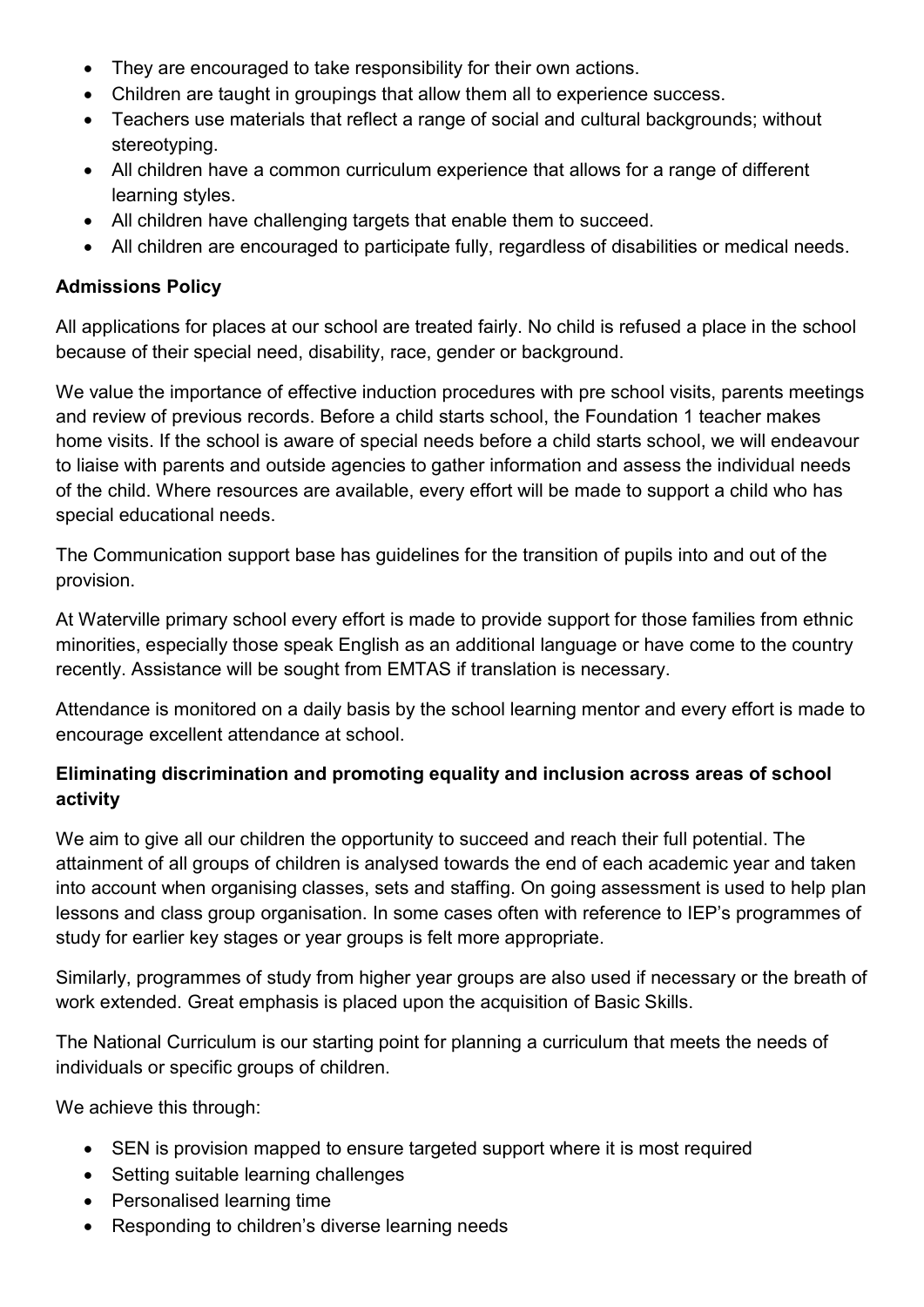- Differentiated learning activities
- Responding to advice from outside support agencies
- Providing activities and opportunities for gifted and talented children through our school network group
- Overcoming potential barriers to learning and assessment for individuals and groups of children
- Appropriate staff training

A clear and consistent Behaviour and discipline Policy is used throughout the whole school alongside a strong pastoral care system, so that our children feel secure and know their contributions are valued. We ensure that our procedures for disciplining pupils and managing behaviour are fair and equitable to pupils form all groups.

The effect of cultural background or disability on behaviour is taken into account when dealing with incidents of unacceptable behaviour.

All staff operates a consistent system of rewards and sanctions. Our learning mentor works closely with children and their families to ensure a consistent approach to behaviour management.

Exclusions are monitored by ethnicity, gender and disability to establish patterns and trends.

When attainment falls significantly below the expected level, in addition to in class support and a differentiated curriculum, a child may participate in IEP groups/individual work, booster groups, 1-1 tuition, e-learning and peer support.

When attainment significantly exceeds the expected level, in addition to in-class extension activities and a differentiated curriculum, a child may participate in 'Gifted and Talented' groups within school. Children may also participate in 'Master classes' within our school pyramid. Talented children are encouraged to take part in out of school clubs and groups.

#### Access to the school environment

- See school Access Plan
- We are constantly reviewing ease of access to all areas of our school building and grounds.
- Resources are purchased, appropriate to the needs of children, in order that they are able to access a full and rewarding curriculum.
- We consider the dignity and emotional well-being of our children by providing quiet areas. We have a 'Time out' area in school during lunch time to allow children time to reflect upon behaviour.
- All parents/carers are encouraged to participate at all levels in the full life of the school.
- Our school works in partnership with parents/carers and the community to develop positive attitudes to diversity and difference and to address specific incidents.
- Information and material for parents/carers is accessible in user friendly language and in languages and formats other than English as appropriate.
- The school's premises and facilities are fully accessible to, and used by, groups from the local community.